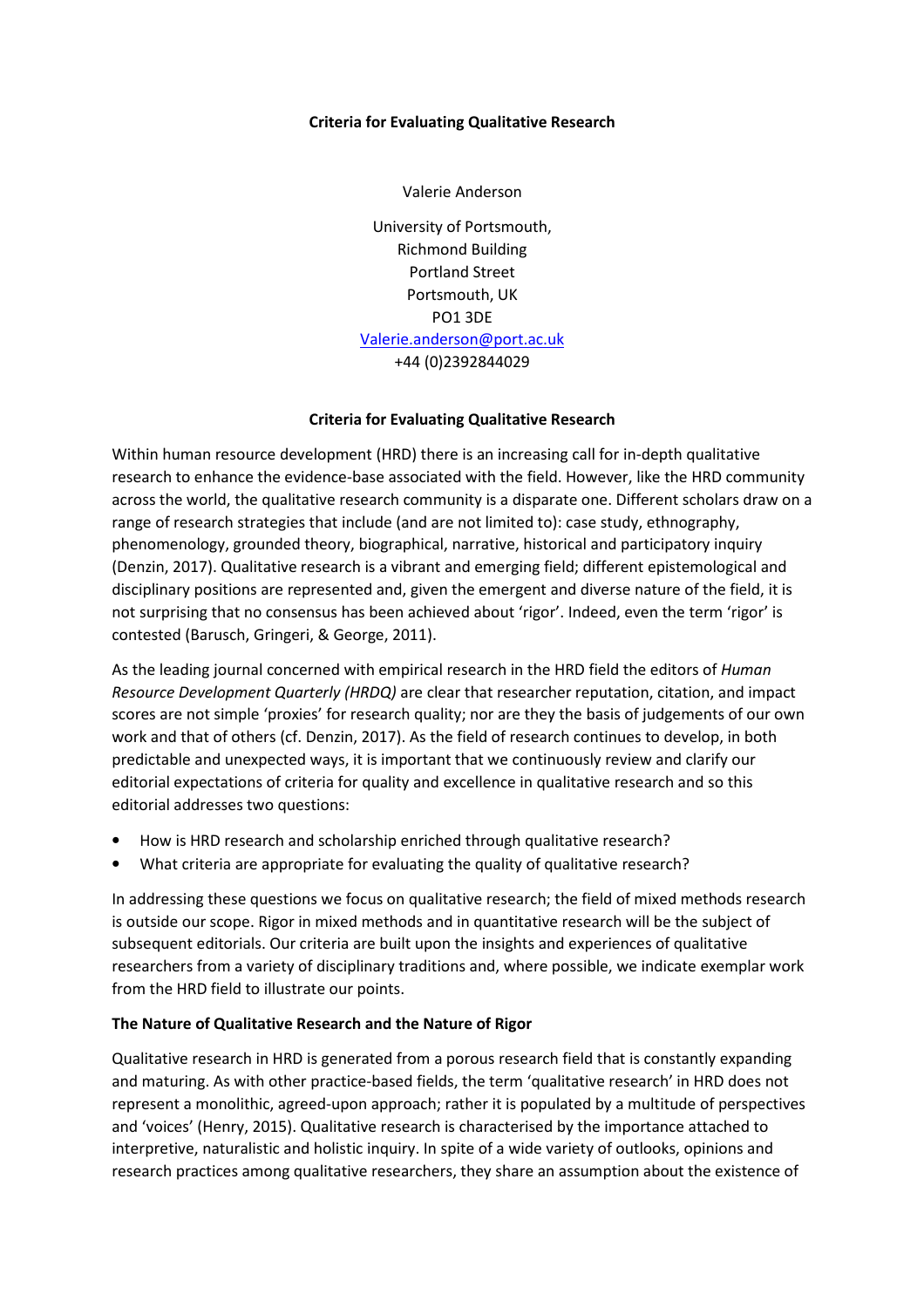multiple realities understood as intangible, contextually located and shaped and maintained or transformed by the experiences and meanings of participants (Henry, 2015). In this multi-faceted field research paradigms are an important issue for debate and clarity. Most quantitative research in the HRD field is grounded in the assumptions of positivism or post-positivism but the approach of qualitative researchers is positioned in a range of different paradigmatic perspectives that include, but are not limited to, critical theory, interpretivism, feminism, constructivism and critical realism. This has consequences for the nature of rigor and for the use of terms such as validity. Rigor is understood by researchers to characterise the trustworthiness, credibility and plausibility of research as judged by the use of theory, research design, data generation and data analysis. Rigor is important but, from the perspective of some transformative paradigms, this understanding of rigor is problematically limited as it excludes consideration of the motivation and purpose of research and the social or community-related effects of research outcomes (Dellinger & Leech, 2007). All researchers, whether qualitative or quantitative, might agree that rigorous research is not necessarily 'good' research; many who undertake qualitative research prioritize additional criteria relating to professional and ethical practice as the basis from which to establish the value of the research endeavour (Barusch et al., 2011; Walby & Luscombe, 2016).

The editorial policy of HRDQ is to encourage and publish quantitative, qualitative and mixedmethods approaches. With such an inclusive approach HRD scholars and HRDQ authors, readers and reviewers might imagine themselves to be, from time to time, faced with an imaginary chasm in relation to rigor (Walby & Luscombe, 2016). For quantitative researchers in the HRD field and within the Academy of Human Resource Development (AHRD) ideas about rigor form part of a dominant tradition of science and scholarship developed and matured over many centuries. On another side of this 'chasm' stand qualitative researchers who, although increasing in confidence and expertise, find themselves needing to justify the credibility, trustworthiness, value and legitimacy of their work. In a context where qualitative research does not claim to be 'scientific' and 'objective' but rather seeks to engage in sense-making or interpretation of phenomena in terms of the meanings, values, beliefs and experiences of people (Denzin & Lincoln, 2011), qualitative researchers are accused of lacking 'truth criteria' and using an 'anything goes' methodology that is not replicable and cannot be generalized. Such claims lead to allegations that qualitative research yields low quality, 'soft journalistic' results that are closer to common sense or even fiction, rather than representing scientifically rigorous outcomes (Denzin, 2017). As we seek to encourage the very best empirical research, therefore, we must commit ourselves to continuous review of criteria for evaluating the quality of manuscripts we receive. We acknowledge enduring debates about the nature of rigor and the attempts made to develop schemas to characterise alternative approaches to issues such as validity associated with positivist, postpositivist, poststructuralist, and postmodernist research paradigms (Onwuegbuzie & Leech, 2007). Such attempts highlight important issues associated with construct validation; inferential consistency; utility and evidence use and consequential validity (Dellinger & Leach, 2007). I acknowledge that different theoretical approaches foreground different evaluation criteria; the rigor issues for grounded theory will not be identical to those for phenomenology or for more general interpretations offered by thematic analysis (Braun & Clarke, 2006). 'Blanket' criteria for rigor cannot be applied in our evaluation of manuscripts as different criteria will make more or less sense for different research genres, strategies and disciplines. It is unrealistic to expect all the criteria I include here to be evident in every qualitative submission. The criteria I describe first are 'pre-requisites' of good quality submissions in any non-positivist submission, however, and we recommend potential authors to ensure clarity about them in their work.

#### **Evaluation Criteria for Qualitative Research**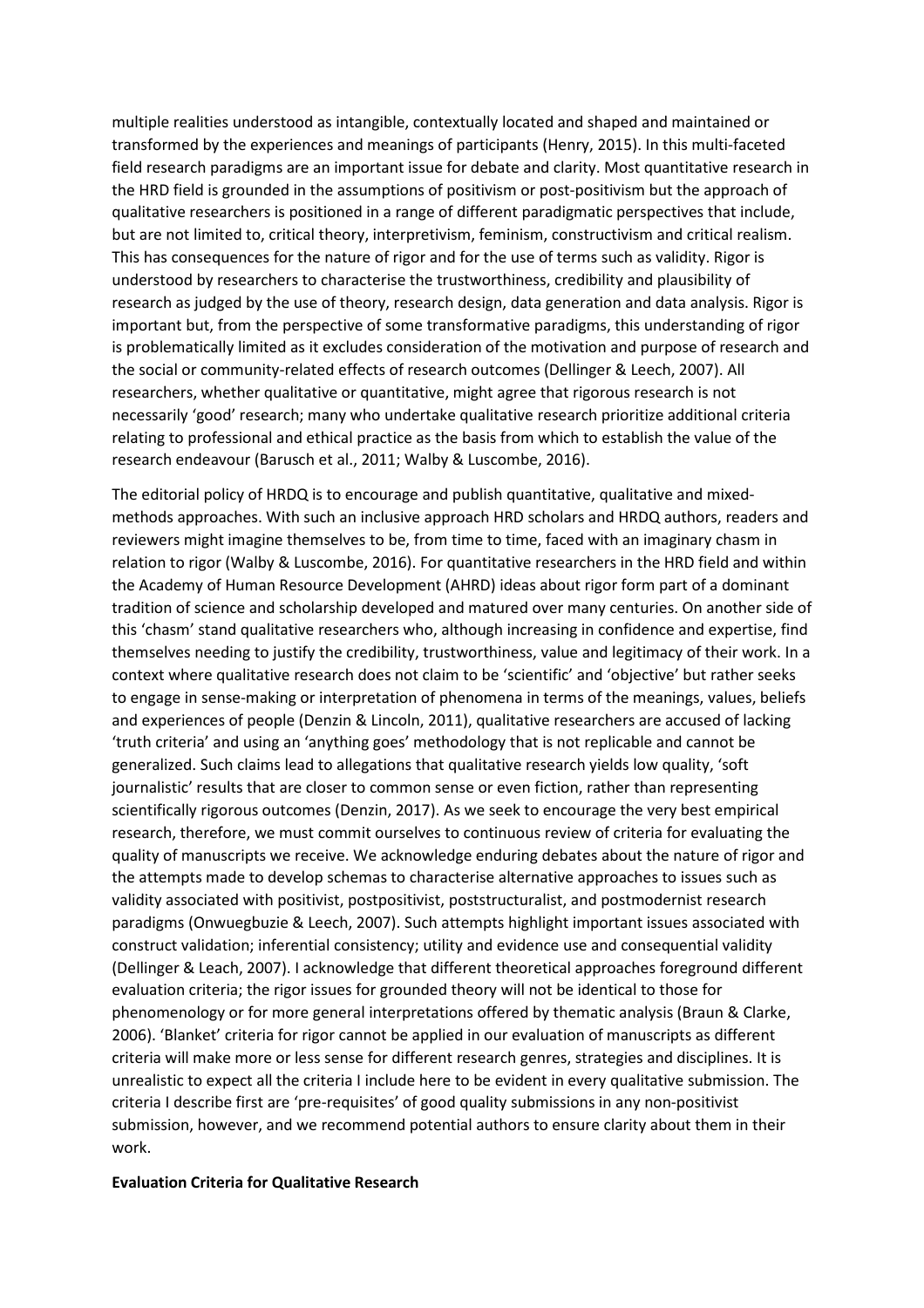The following criteria are important for all qualitative submissions. They build on the criteria for the evaluation of qualitative research set out by Rocco (2010) and are ordered here to reflect the 'flow' of research projects accepting that most qualitative research requires a recursive rather than a linear process and some crossover is inevitable. These criteria are not totally distinct from one another, nor do they need to be.

- 1. Communication of methodological awareness evidenced by an audit trail. 'Meaningful coherence' (Tracy, 2010) is a pre-requisite of qualitative submissions. This involves thoughtful identification and application of the choices and research design strategies enacted in the research project under discussion. This will be justified by reference to research context and research questions. Rocco (2010) identified the importance of a well-articulated problem as the core of a good qualitative research paper and we go further, arguing that evaluation of the research also requires an assessment of how well a study 'hangs together' around the question being addressed. This requires attention to whether methods and techniques have been used that are consistent with the research questions (Tracy, 2010). In short, the criterion here is: can the reader have confidence that there is an audit trail that records and explains all the steps taken and decisions made in the research process, from establishing the research question at the beginning to the design issues and the approach taken to data analysis?
- 2. Sampling strategy, sample size and data or theoretical saturation.
	- a. The mechanisms of sample selection used in qualitative research form an important issue in relation to rigor (Barusch et al., 2011). As the field of qualitative research has developed over time too much of it has, in my view, been based on unjustified, accidental or opportunistic sampling strategies. I look forward to more submissions using sampling approaches such as purposive or quota sampling. Good quality work will include an explanation and justification of the choice of research site(s), organizational location(s), contextual setting(s) and recruitment and selection of participants. A good example of clarity in relation to sample selection is provided by (Mueller & Lovell, 2015).
	- b. Data access procedures can provide further evidence of rigor. Good qualitative research outcomes rely on more than 'physical' access to data sources. Discussion of steps taken to achieve cognitive access (Saunders, Lewis & Thornhill, 2016) are necessary. I expect authors to reflect about the procedures used to establish sufficient trust between the researchers and the research participants (Burkett & Morris, 2015) so that there can be confidence that their data set represents meaningfully authentic and 'rich' meanings, experiences and perceptions. The work of Muir (2014) provides a useful exemplar of this in HRD research.
	- c. Issues of sample size have also been subject to intensive debate over time. My position here is that 'size does matter' but that 'more is not always better'. I acknowledge that sample size decisions cannot be made at the outset of many qualitative inquiry processes. However, when the point of formulating conclusions approaches it is important to justify that the sample size was sufficient. Often the term 'saturation' is used too loosely and the concept appears to be misunderstood (Nelson, 2016). In its origins, as a part of a grounded theory approach, saturation was defined by Glaser and Strauss (1967) as a judgement that no additional data would be found to further develop the 'properties' of an analytic category. Although a tenet of qualitative research is that further variation is always likely, saturation is taken to have occurred when further data gathering and analysis will add very little to the conceptualization; similar instances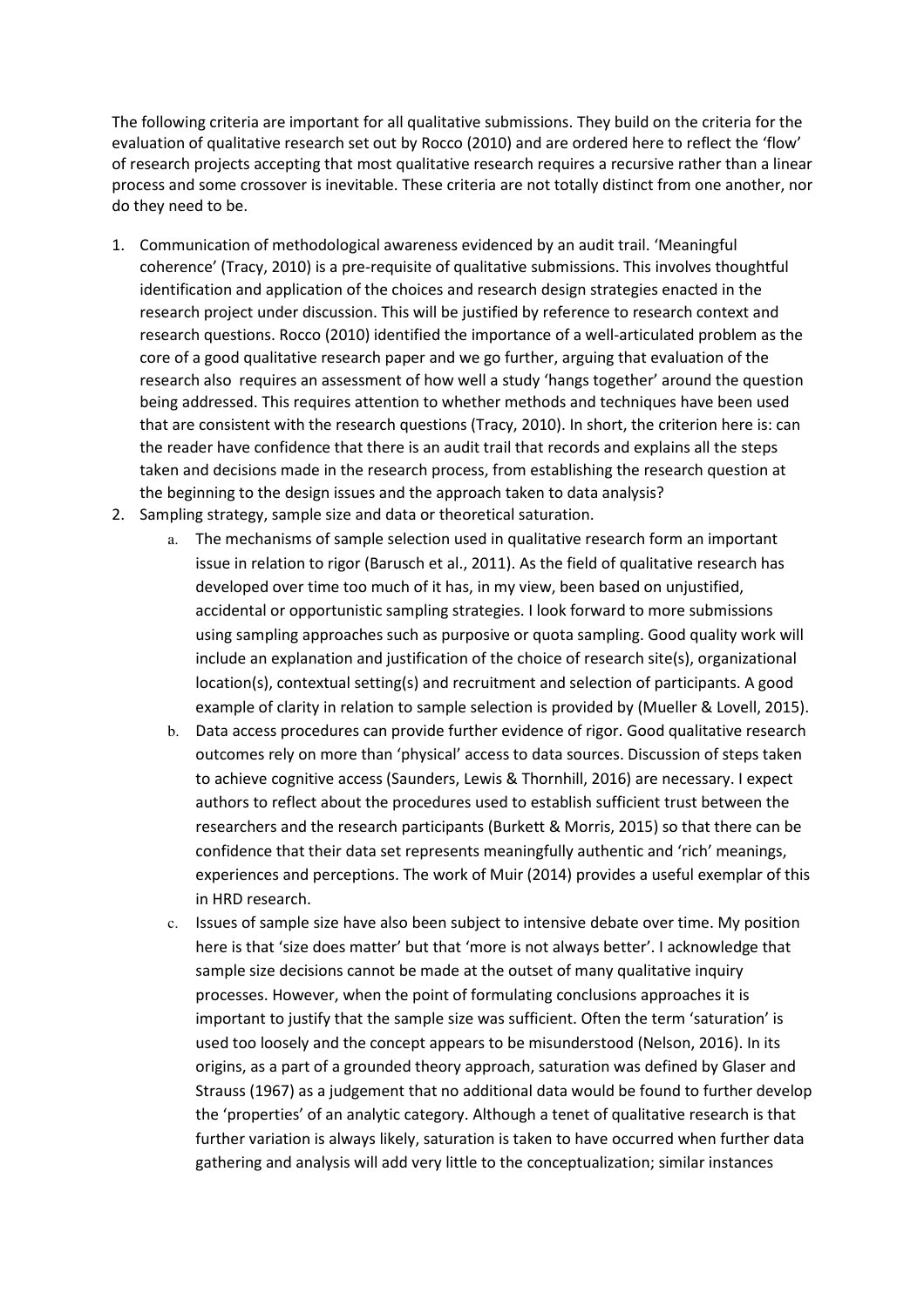begin to be observed over and over again (Strauss & Corbin, 2015). However, 'saturation' is not the same as repetition of stories or events in the data as a claim that 'nothing new happened'. Following Nelson (2016), I argue that claims of saturation require justification based on an appropriate combination of evidence that might include some of the following:

- i. A data set that supports a conceptualization that incorporates a rich network of concepts and themes with complex, rather than over-simple, connections. Tracy (2010) argued that rich rigor in qualitative data will demonstrate 'requisite variety' meaning that for research to accurately account for the phenomenon under investigation then it must be at least as complex (Hart, 2000). Although a rule of parsimony is held in esteem in quantitative research, qualitative phenomena require complex means of data collection, analysis, and explanation.
- ii. Data presentation that makes use of a range of evidence to illustrate the concepts; reliance on one or two sources suggests that saturation has not been achieved.
- iii. A resonance with the different features of the existing literature base(s) or applied social contexts in the area(s) being investigated.
- iv. Evidence of negative case analysis where conceptual revision processes have been undertaken until potentially 'negative' or 'deviant' features of the data are included in the conceptualization.
- 3. Member-checking procedures are another expected feature of qualitative research to verify 'the fair representation and 'confirmability' of participant voices and feedback (Choi & Roulston, 2015) to provide evidence of what some, but not all, qualitative researchers might refer to as internal validity (Dellinger & Leech, 2007). Throughout the history of qualitative research, verification of data, analytic categories, interpretations, and conclusions with members of groups from whom the data were originally collected has been accepted as an important technique for establishing credibility. Good quality submissions will explain their procedures for member-checking.
- 4. The absence of reflexivity on the part of the researcher in much published qualitative research in HRD is surprising although Wang and Roulston (2007) provided a useful discussion of this issue. Perhaps this results from a fear on the part of authors that it would be unprofessional or intrusive to disclose their personal characteristics and from a concern that editorial preferences might favour a 'disinterested detachment' from the phenomenon under research. However, the acknowledged subjectivity of qualitative methods and the importance of the 'researcher's lens' in qualitative research requires a discussion of the researcher's context, positionality or standpoint, and the possible effect of this on the research process and outcomes (Muir, 2014). This is one of the key criteria for rigor in qualitative studies.
- 5. Ethical issues represent a further area where discussion is disappointingly absent in much published qualitative research in HRD although Tosey, Lawley, and Meese (2014) are an exception. Researchers and editors are increasingly aware of the issues of institutional review boards and informed consent arrangements before publication can be considered. However, in qualitative research there may also be 'situational ethics'; dilemmas may occur as the traditional power relationships of researcher-research subject are reconstructed into an ongoing relationship between the researcher(s) and the research participants who are being encouraged to engage in sharing meaningful accounts of their perceptions, experiences and feelings. A further set of ethical issues surrounding 'exiting ethics' (Tracy, 2010) may require discussion. These issues are extensively considered by Miller, Birch, Mauthner and Jessop (2012) and their colleagues. Situational ethics and 'exiting ethics' may arise from the unique circumstances of a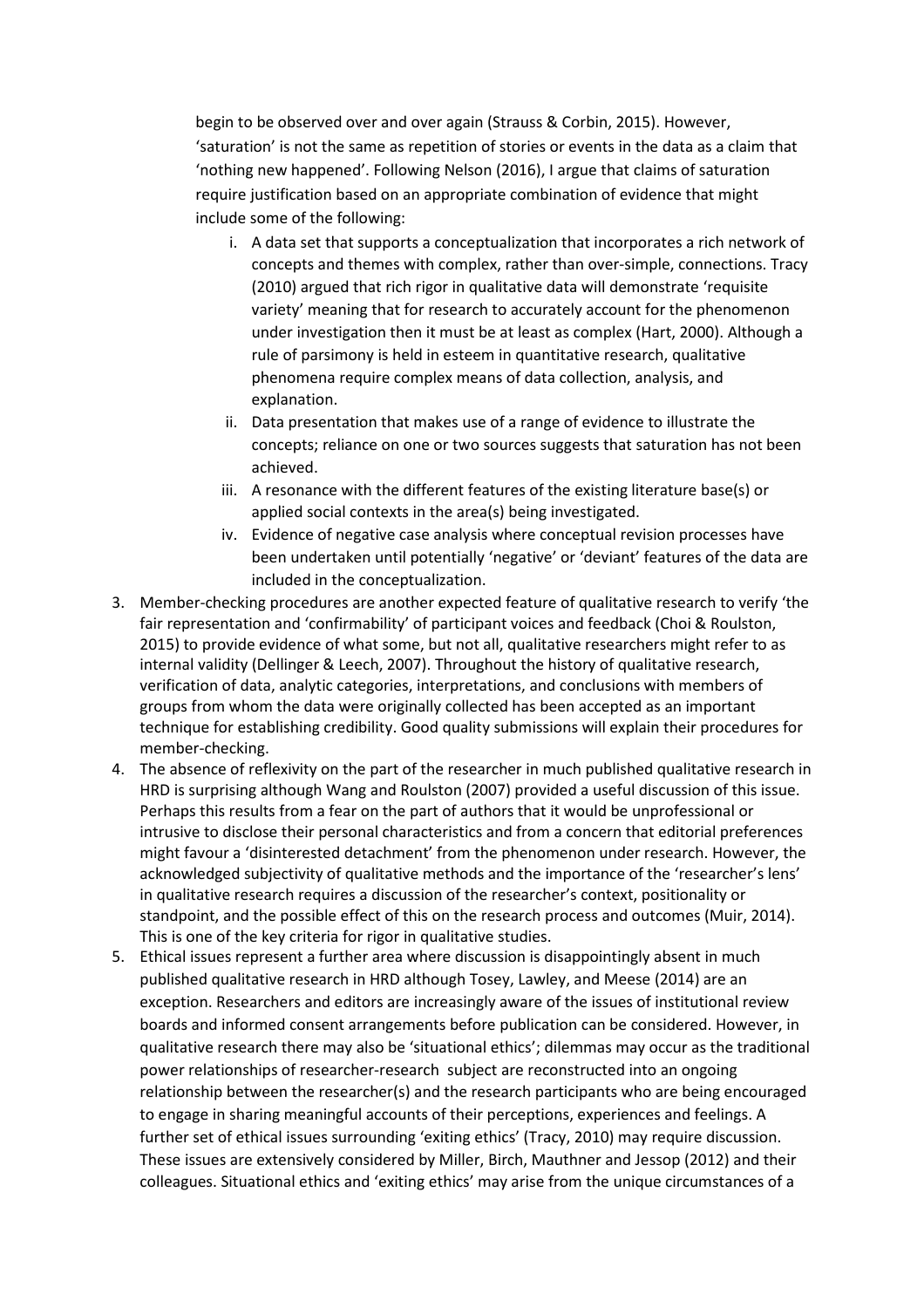particular research context and we expect to see discussion of the ethical obligations and accountabilities resulting from these choices in qualitative papers submitted to HRDQ.

6. Transferability is another expected feature of discussion in qualitative submissions (Poduthase, Walby & Luscombe, 2016; Poduthase, 2015). Statistical generalizability is not desirable or reasonable in qualitative research but qualities of 'thick description' that present findings with categories identified that are appropriately defined and supported by sufficient data are expected. This can be achieved through the presentation of rich, direct quotations or the authors' own words, descriptive phrases or experiences that convey a sense of the participants and their environment as the basis for careful interpretation to illustrate in-depth concepts and constructs that are important to the study. This can provide the basis for consideration of the potential for application to other times, places, people, and contexts as a useful indicator of rigor.

To summarise, we expect these six criteria to be represented in qualitative research studies that claim a rigorous approach: reflexivity; methodological coherence; sampling and data access issues; member-checking of data collected; discussion of transferability, and ethical issues. Other issues are appropriate for one or more different approaches to qualitative research and can offer further evidence of rigor in some contexts.

- 7. Prolonged engagement and / or strategies for 'persistent observation'. The 'cross-sectional' 'one moment in time' approach of research, regardless of whether the research questions are being answered using quantitative or qualitative data, has been subject to increasing critique in many areas of applied social and organizational research (Nimon & Astakhova, 2015). There are occasions where analysis of a one-moment-in-time phenomenon is justified but, in research that seeks to answer questions about 'why' and 'how' phenomena occur, a research design and research process that enables prolonged engagement with the research context will be more likely to offer a rigorous answer to the questions posed.
- 8. Paradigmatic/theoretical positioning is another useful indicator of rigor. Following Rocco (2010) my position is that most research paradigms, including those with an inductive or abductive approach to theory (Gold, Walton, Cureton & Anderson, 2011), require a conceptual framework, grounded in the literature base, if the work is to avoid the charge of being informed only by pragmatic considerations. Such a theoretical or conceptual positioning also enables authors to provide a meaningful discussion of the significance of and implications of their study (Bradbury-Jones, Taylor, & Herber, 2014).
- 9. Triangulation is a concept that often appears in qualitative studies and Muir (2014) provided an example of this within the HRD field. We include it here as a possible characteristic of rigor, but argue that it is not always appropriate or helpful as bringing together different data sources to achieve comparison and mutual confirmation may be unsuitable where breadth and depth are prioritized (Fetters & Molina-Azorin, 2017).
- 10. Peer debriefing, where researchers discuss their work with disinterested peers who commit to question the research approach in a consistent and systematic fashion are a further means to demonstrate rigor through making aspects of the research explicit as well as a critical evaluation of the patterns that are identified and the analysis process (Cho, Park, Ju, Han, Moon, Park, Ju, & Park, 2016). For some newer scholars, the dissertation advisor might fulfil this role and the peer review process for good quality journals provides a further opportunity for such procedures and challenge.

# **Conclusion**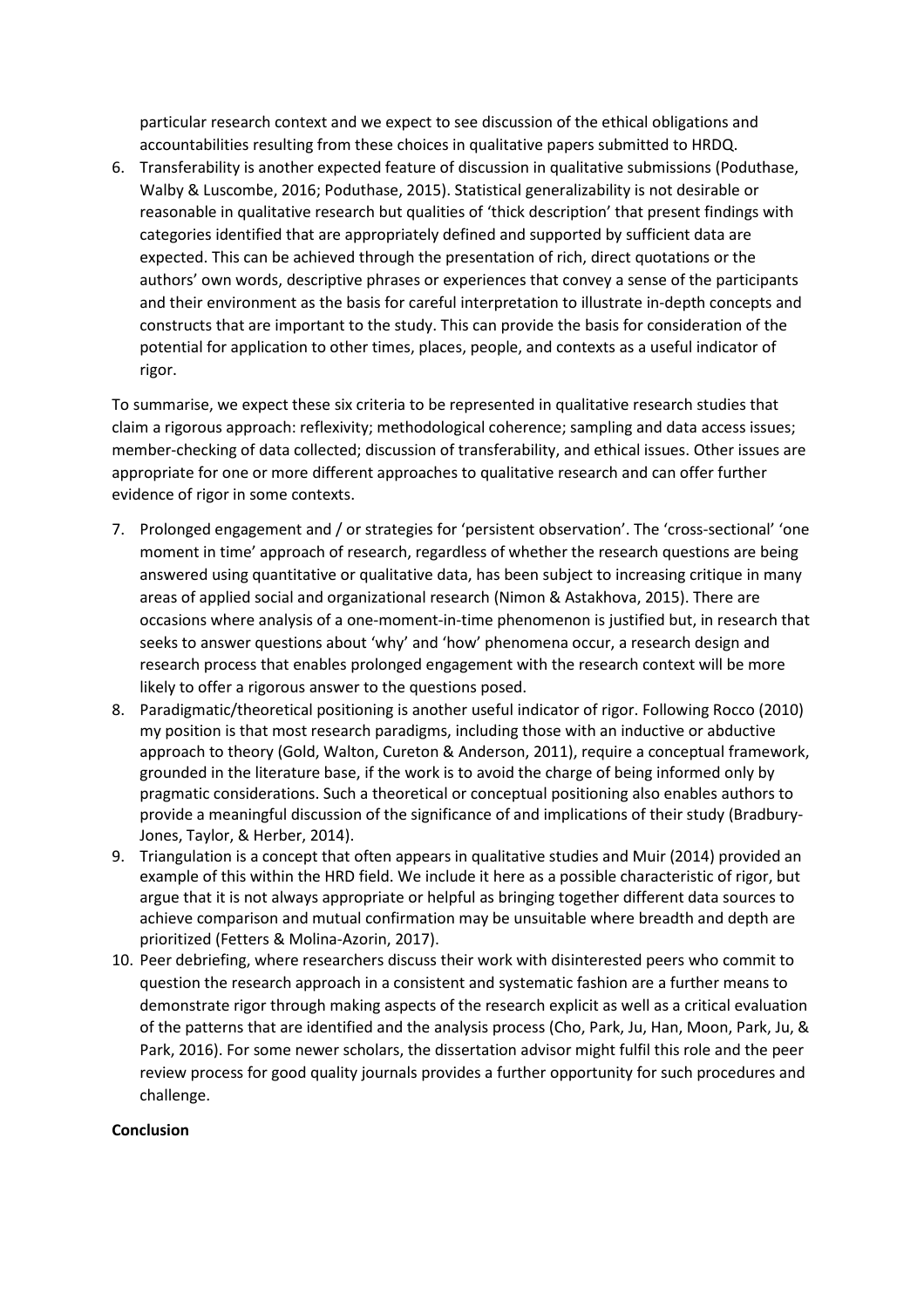As the field of HRD scholarship continues to mature and develop, we seek to attract submissions from researchers committed to investigating the interaction of HRD practices and processes with wider social and employment experiences. We commit to publishing research that addresses curious questions about learning and development in work-related settings. Following Denzin (2017), I acknowledge that there will be occasions where good quality qualitative work will 'unsettle' traditional concepts of what counts as legitimate research and evidence. We acknowledge the likelihood that worthy and significant findings may require the use of newer research methods although these are frequently met with initial scepticism. I agree with Tracy (2010) that good research should reflect credibility, resonance and 'rich rigor' as a basis for an ethical and meaningful contribution to HRD knowledge, scholarship and practice. In this editorial, I set out six 'big ticket' criteria of rigor in qualitative research and four further indicators that authors and reviewers may consider as they continue to develop and evaluate the quality, trustworthiness and credibility of qualitative inquiry.

# **References**

- Barusch, A., Gringeri, C., & George, M. (2011). Rigor in Qualitative Social Work Research: A Review of Strategies Used in Published Articles, *Social Work Research,* 35, 11–20. https://doi.org/10.1093/swr/35.1.11
- Bradbury-Jones, C., Taylor, J., & Herber, O. (2014). How theory is used and articulated in qualitative research: Development of a new typology. *Social Science and Medicine*, *120*, 135–141. http://doi.org/10.1016/j.socscimed.2014.09.014
- Braun, V., & Clarke, V. (2006). Using thematic analysis in psychology. *Qualitative Research in Psychology*, *3,* 77–101. http://doi.org/10.1191/1478088706qp063oa
- Burkett, K. W., & Morris, E. J. (2015). Enabling trust in qualitative research with culturally diverse participants. *Journal of Pediatric Health Care*, *29,* 108–112. http://doi.org/http://dx.doi.org/10.1016/j.pedhc.2014.06.002
- Cho, Y., Park, J., Ju, B., Han, S. J., Moon, H., Park, S., Ju, A. & Park, E. (2016). Women leaders' worklife imbalance in South Korean companies: A collaborative qualitative study. *Human Resource Development Quarterly,* 27, 461-487. doi: 10.1002/hrdq.21262
- Dellinger, A. B., & Leech, N. L. (2007). Toward a unified validation framework in mixed methods research. *Journal of Mixed Methods Research*, *1,* 309-332.
- Denzin, N. K. (2017). Critical qualitative inquiry. *Qualitative Inquiry*, *23,* 8–16. http://doi.org/10.1177/1077800416681864
- Denzin, N. K., & Lincoln, Y. S. (Eds.). (2011). *The Sage handbook of qualitative research* (4th ed.). London: Sage.
- Fetters, M. D., & Molina-Azorin, J. F. (2017). The journal of mixed methods research starts a new decade. *Journal of Mixed Methods Research*, *11,* 3–10. http://doi.org/10.1177/1558689816682092
- Gold, J., J. Walton, P. Cureton, and L. Anderson. (2011). Theorising and Practitioners in HRD: The Role of Abductive Reasoning. Journal of European Industrial Training 35, 230–246. doi:10.1108/03090591111120395.
- Glaser, B. G., & Strauss, A. L. (1967). *The discovery of grounded theory: Strategies for qualitative research.* New York: Aldine de Gruyter.
- Hart, P. (2000). Requisite variety: the problem with generic guidelines for diverse genres of inquiry. *Environmental Education Research*, *6,* 37-46. doi.org/10.1080/135046200110476
- Henry, P. (2015). Rigor in qualitative research: promoting quality in social science research. *Research Journal of Social Sciences*, *4*, 25–28.
- Miller, T., Birch, M., Mauthner, M., & Jessop, J. (Eds.). (2012). *Ethics in qualitative research*. Sage. Mueller, M. B., & Lovell, G. P. (2015). Theoretical constituents of relatedness need satisfaction in